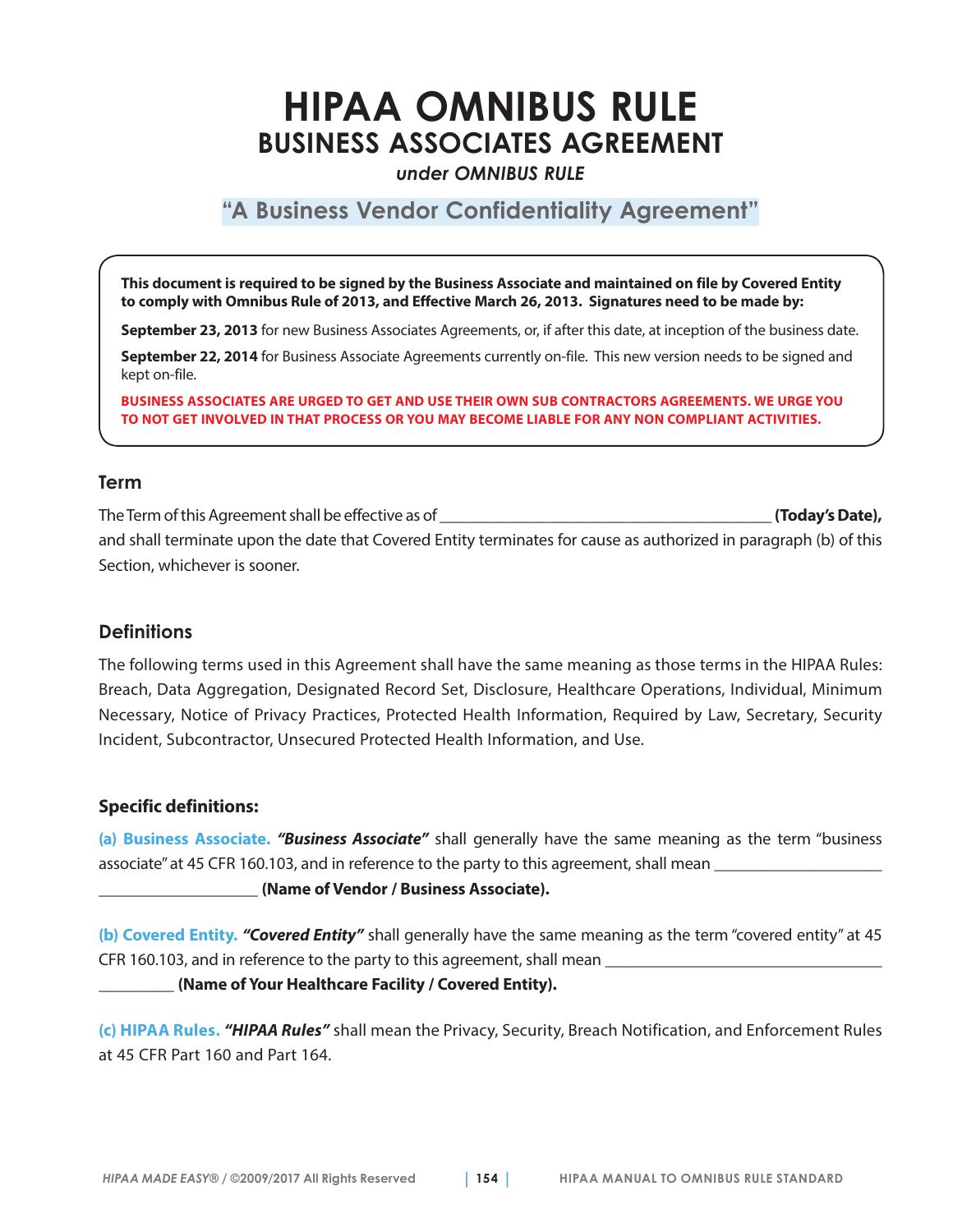\_\_\_\_\_\_\_\_\_\_\_\_\_\_\_\_\_\_\_\_\_\_\_\_\_\_\_\_\_\_\_\_\_\_\_\_\_\_\_\_\_\_\_\_\_\_\_\_\_\_\_\_\_\_\_\_\_\_\_\_\_ **(Business Vendor)** agrees to:

**(a)** Not use or disclose protected health information other than as permitted or required by the Agreement or as required by law;

**(b)** Use appropriate safeguards, and comply with Subpart C of 45 CFR Part 164 with respect to ePHI electronic protected health information, to prevent use or disclosure of protected health information other than as provided for by the Agreement;

**(c)** Report to Covered Entity any use or disclosure of PHI protected health information not provided for by the Agreement of which it becomes aware, including breaches of unsecured protected health information as required at 45 CFR 164.410, and any security incident of which it becomes aware; The Business Associate, *will report these immediately or not more than 5 business days after such a discovery.* 

The Business Associate *will handle breach notifications to individuals, the HHS Office for Civil Rights (OCR), and potentially the media*, on behalf of the Covered Entity *as its own breach*. Reporting is made to: HHS at this link:

<http://www.hhs.gov/hipaa/for-professionals/breach-notification/breach-reporting/index.html> *(If this link is broken, for updated link, Google Search: HIPAA Breach Reporting HHS)*

**(d)** In accordance with 45 CFR 164.502(e)(1)(ii) and 164.308(b)(2), if applicable, ensure that any Subcontractors that create, receive, maintain, or transmit protected health information on behalf of the Business Associate agree to the same restrictions, conditions, and requirements that apply to the Business Associate with respect to such information;

**(e)** Make available PHI (protected health information) in a designated record set to the "Covered Entity" as necessary to satisfy Covered Entity's obligations under 45 CFR 164.524;

The Business Associate will respond to a request for access that the Business Associate receives directly from an individual for responsive business purpose, this will be either *via email, (read-receipt option) and /or via registered mail, within 5 business days of a request.*

**(f)** The Business Associate will make any amendment(s) to PHI protected health information in a designated record set as directed or agreed to by the Covered Entity pursuant to 45 CFR 164.526, or take other measures as necessary to satisfy Covered Entity's obligations under 45 CFR 164.526; and:

The Business Associate will respond to a *request for amendment* when received directly from the individual either *via email, (read-receipt option) and /or via registered mail, within 5 days* of a request and the Business Associate will forward the individual's request to the Covered Entity *with any amendments* to the information in the designated record set will be incorporated.

**(g)** Maintain and make available the information required to provide an *accounting of disclosures* to the Covered Entity and also to the Individual, as necessary to satisfy Covered Entity's obligations under 45 CFR 164.528;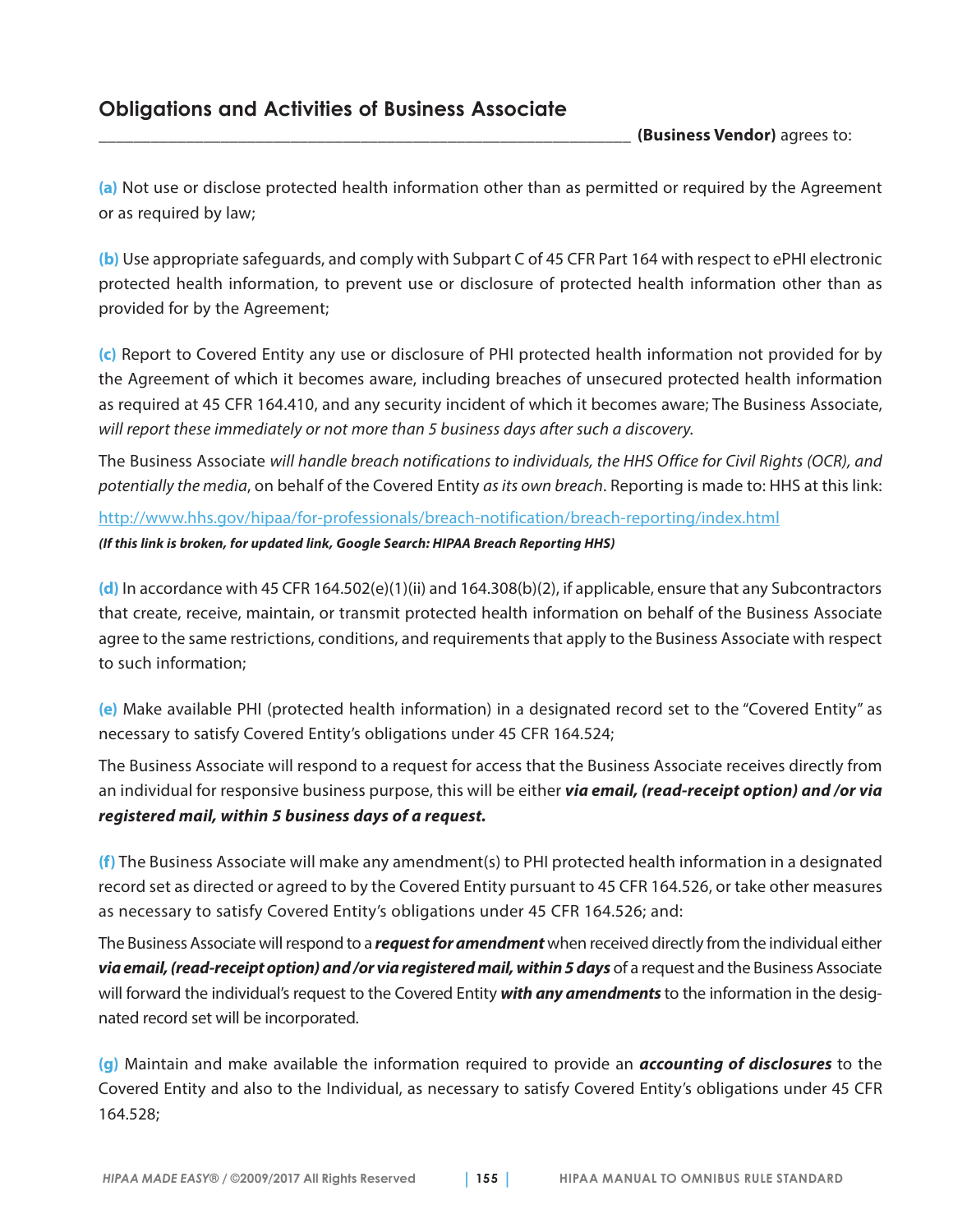The Business Associate will respond to a request for accounting of disclosures when received directly from the individual either *via email, (read-receipt option) and /or via registered mail, either, within 5 days* of a request *and* the Business Associate will *forward the individual's request to the Covered Entity* with any *Accounting of Disclosures* to the information in the designated record set will be incorporated.

**(h)** To the extent the Business Associate is to carry out one or more of Covered Entity's obligation(s) under Subpart E of 45 CFR Part 164, comply with the requirements of Subpart E that apply to the Covered Entity in the performance of such obligation(s); and

**(i)** The Business Associate will make its internal practices, books, and records available to legal inspectors, The HHS and Covered Entity for purposes of determining compliance with the HIPAA Rules.

#### **Permitted Uses and Disclosures by Business Associate**

**(a)** Business Associate may only use or disclose PHI protected health information pertaining only to situations that deem it necessary to perform the services set forth in the Business Associates & Covered Entities governing Service Agreement/ Contract.

In addition to other permissible purposes, the Business Associate is authorized to use PHI protected health information to *de-identify the information* in accordance with 45 CFR 164.514(a)-(c). The Business Associate may de-identify the information, permitted uses and disclosures by means legal and necessary to formulate this identity.

**(b)** Business Associate may use or disclose PHI protected health information as required by law.

**(c)** Business Associate agrees to make uses and disclosures and requests for PHI protected health information in timely and legal fashion consistent with Covered Entity's minimum necessary policies and procedures, which are defined as: the *least* effort and information disclosure necessary to complete this task.

**(d)** Business Associate may not use or disclose PHI protected health information in a manner that would violate Subpart E of 45 CFR Part 164 if done by Covered Entity except for the specific uses and disclosures set forth below:

**(e)** Business Associate may use PHI protected health information for the proper management and administration to carry out the legal responsibilities of the Business Associate, provided the disclosures are required by law and that the information will remain confidential and used or further disclosed only as required by law or for the purposes for which it was disclosed. Notifications will be made to the Business Associate of any instances in which the confidentiality of the PHI information has been breached.

**(f)** Business Associate may provide data aggregation services relating to the healthcare operations of the Covered Entity.

#### **Provisions for Covered Entity to Inform Business Associate of Privacy Practices and Restrictions**

**(a)** Covered Entity may notify Business Associate of any limitation(s) in the Notice of Privacy Practices of Covered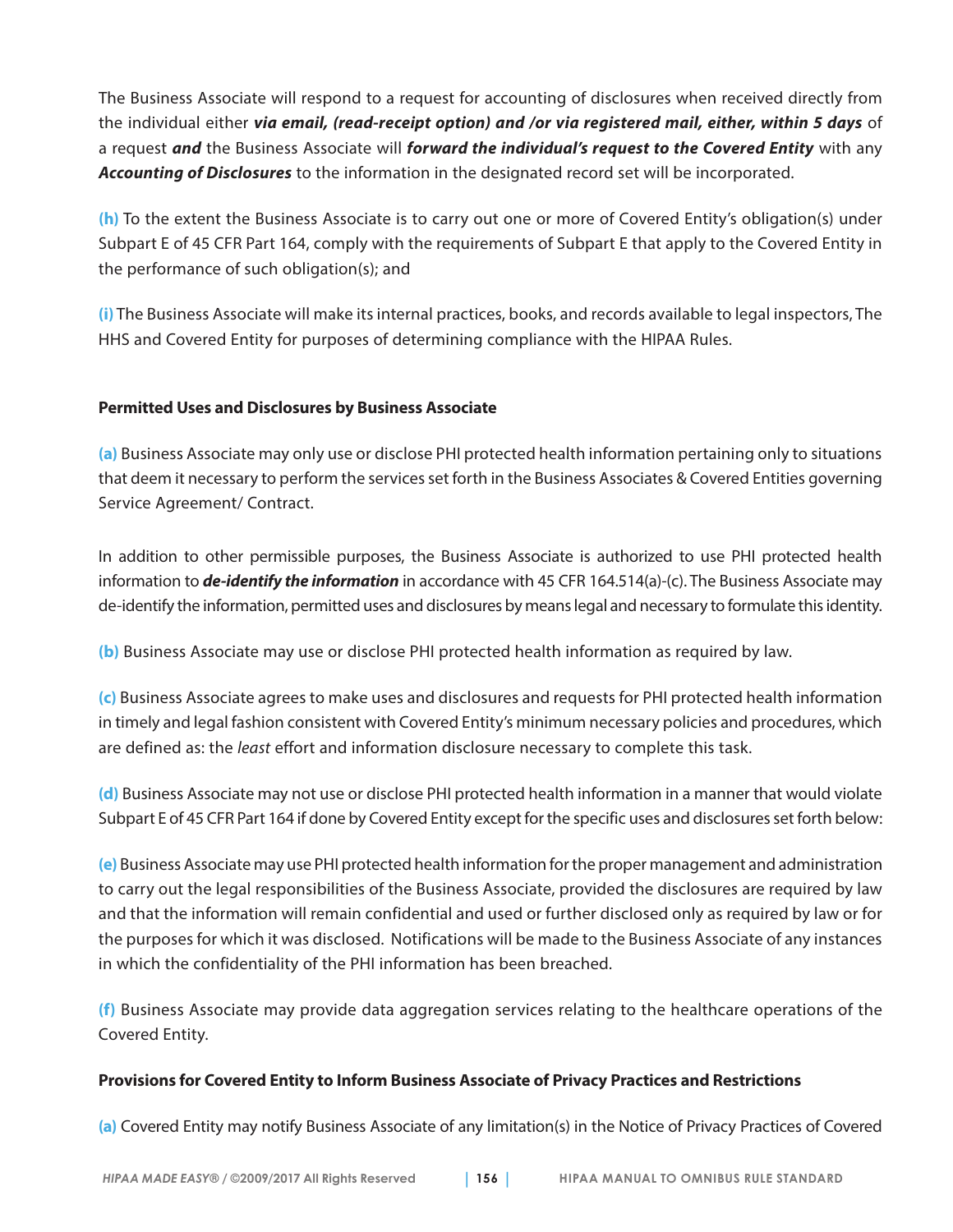Entity under 45 CFR 164.520, to the extent that such limitation may affect Business Associate's use or disclosure of PHI protected health information.

**(b)** Covered Entity shall notify Business Associate of any changes in, or revocation of, the permission by an individual to use or disclose his or her PHI protected health information, to the extent that such changes may affect Business Associate's use or disclosure of PHI protected health information.

**(c)** Covered Entity shall notify Business Associate of any restriction on the use or disclosure of protected health information that covered entity has agreed to or is required to abide by under 45 CFR 164.522, to the extent that such restriction may affect Business Associate's use or disclosure of PHI protected health information.

#### **Permissible Requests by Covered Entity**

Covered Entity *shall not request* Business Associate to use or disclose protected health information in any manner that would not be permissible under Subpart E of 45 CFR Part 164 if done by Covered Entity. The exception would be if the Business Associate will use or disclose PHI protected health information for, data aggregation or management and administration and legal responsibilities of the Business Associate.

#### **Termination**

**(a) Termination for Cause.** Business Associate authorizes termination of this Agreement by Covered Entity, if Covered Entity determines Business Associate has violated a material term of the Agreement (and Business Associate has not cured the breach or ended the violation within the time specified by Covered Entity).

#### **(b) Obligations of Business Associate Upon Termination.**

Business Associate shall retain no copies of the protected health information except to use or disclose PHI protected health information for its own management and administration or to carry out its legal responsibilities and the Business Associate needs to retain PHI protected health information for such purposes after termination of the agreement.

Upon termination of this Agreement for any reason, Business Associate, with respect to PHI protected health information received from Covered Entity, or created, maintained, or received by Business Associate on behalf of Covered Entity, shall:

- 1. Retain only that PHI protected health information which is necessary for Business Associate to continue its proper management and administration or to carry out its legal responsibilities;
- 2. Return to covered entity or destroy the remaining PHI protected health information that the Business Associate still maintains in any form;
- 3. Continue to use appropriate safeguards and comply with Subpart C of 45 CFR Part 164 with respect to ePHI electronic protected health information to prevent use or disclosure of the PHI protected health information, other than as provided for in this Section, for as long as Business Associate retains the PHI protected health information;
- 4. Not use or disclose the PHI protected health information retained by Business Associate other than for the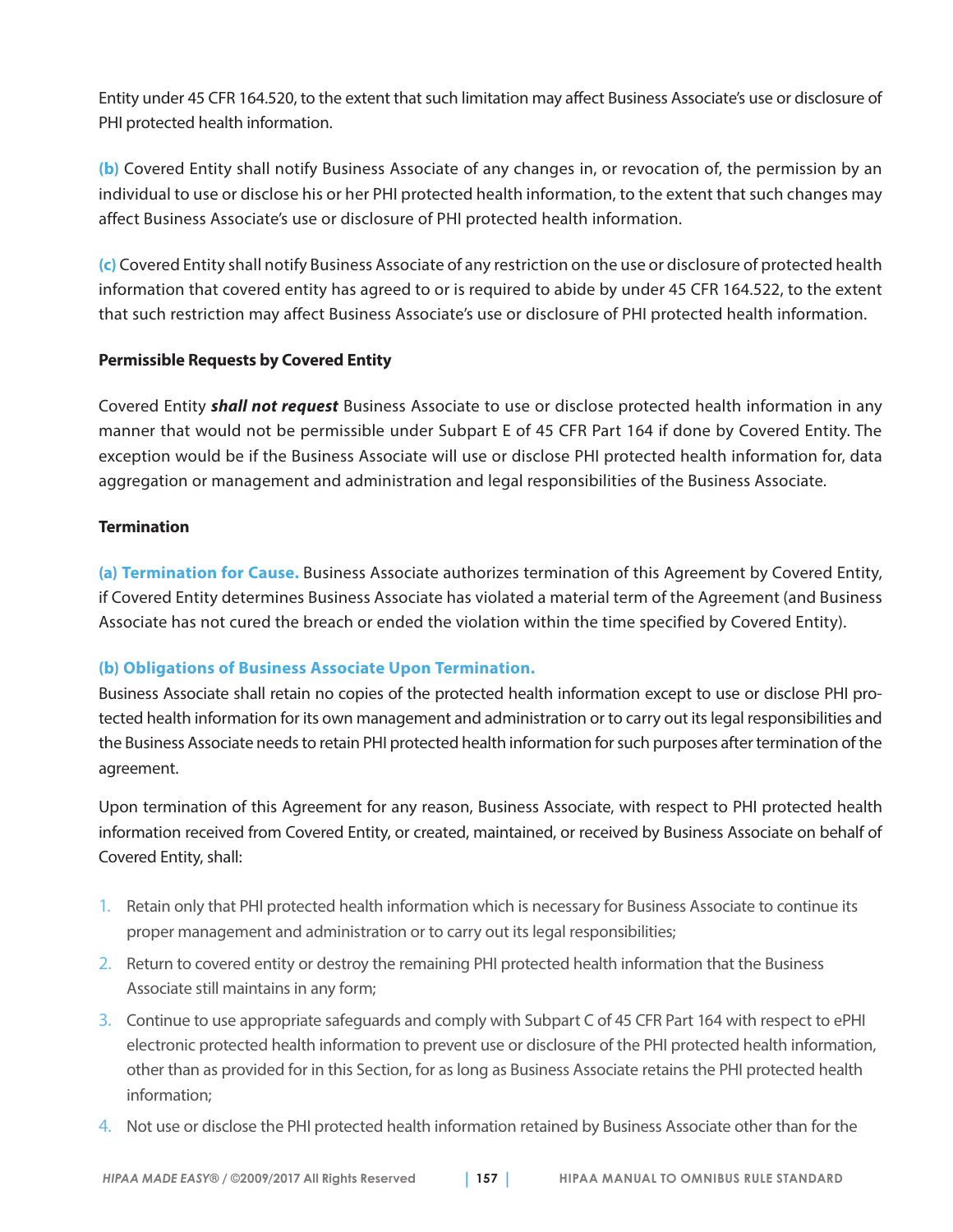purposes for which such PHI protected health information was retained and subject to the same conditions set in the Permitted Uses and Disclosures by Business Associate sections (e) and (f) of this document, applied prior to termination; and

5. Return to Covered Entity or destroy the PHI protected health information retained by Business Associate when it is no longer needed by Business Associate for its proper management and administration or to carry out its legal responsibilities.

The Business Associate may be asked by the Covered Entity to transmit the PHI protected health information to another Business Associate of the Covered Entity at termination. The Business Associate would comply, confirm the transfer and then ensure the destruction of PHI protected health information created, received, or maintained by subcontractors.

**(c) Survival.** The obligations of Business Associate under this Section shall survive the termination of this Agreement.

#### **Miscellaneous [Optional]**

**(a) Amendment.** The Parties agree to take such action as is necessary to amend this Agreement from time to time as is necessary for compliance with the requirements of the HIPAA Rules and any other applicable law or law changes.

**(b) Interpretation.** Any ambiguity in this Agreement shall be interpreted to permit compliance with the HIPAA Rules by the Business Associates legal counsel.

**This document was replicated from** The Omnibus Rule model form is available at: [http://www.hhs.gov/ocr/](http://www.hhs.gov/ocr/privacy/hipaa/understanding/coveredentities/contractprov.html) [privacy/hipaa/understanding/coveredentities/contractprov.html.](http://www.hhs.gov/ocr/privacy/hipaa/understanding/coveredentities/contractprov.html)